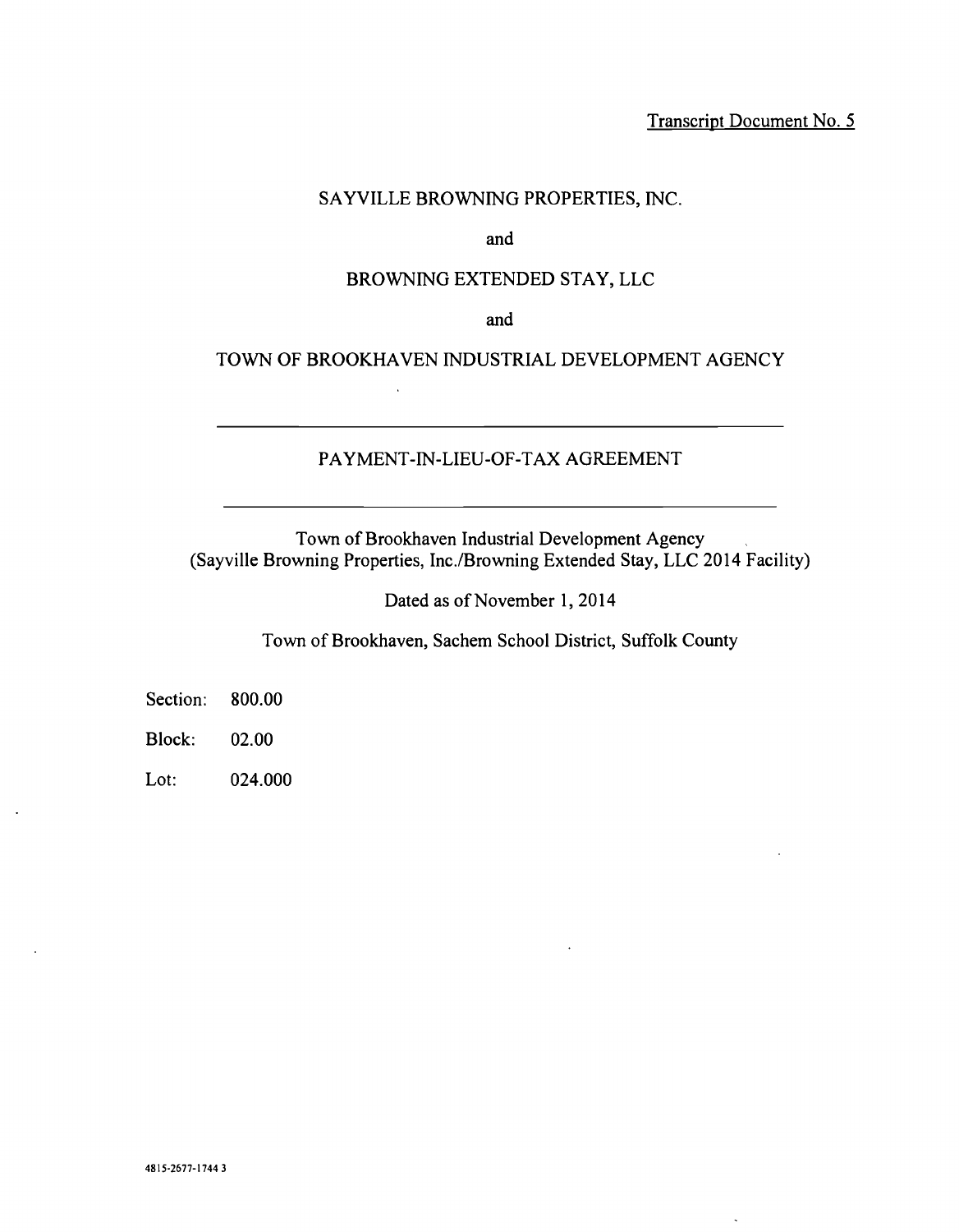### PAYMENT-IN-LIEU-OF-TAX AGREEMENT

THIS PAYMENT-IN-LIEU-OF-TAX AGREEMENT, dated as of November 1, 2014 (this "PILOT Agreement"), is by and among SAYVILLE BROWNING PROPERTIES, INC., a business corporation, duly organized and existing under the laws of the State of New York, having an address of 5000 Express Drive South, Ronkonkoma, New York 11779 (the "Company"), BROWNING EXTENDED STAY, LLC, a limited liability company, organized and existing under the laws of the State of New York, having an address of 5000 Express Drive South, Ronkonkoma, New York 11779 (the "Sublessee"), and TOWN OF BROOKHAVEN INDUSTRIAL DEVELOPMENT AGENCY, a public benefit corporation of the State of New York, having its office at 1 Independence Hill, 3rd Floor, Farmingville, New York 11738 (the "Agency").

### WITNESSETH:

WHEREAS, the Agency was created by Chapter 47 of the Laws of 1974 of the State of New York, as amended, pursuant to Title 1 of Article 18 -A of the General Municipal Law of the State of New York, as amended (collectively, the "Act"); and

WHEREAS, the Agency has agreed to assist in (a) the construction of an approximately 102,225 square foot building together with additional parking and various site related improvements (the "Improvements"), on the Company's approximately 2.45 acre parcel of land located at 65 Union Avenue, Ronkonkoma, Town of Brookhaven, Suffolk County, New York (more particularly known as S.C. Tax Map: District 0200, Section 800, Block 02, Lot 024) (the "Land"), and the acquisition and installation therein of certain equipment including but not limited to hotel related furniture, fixtures and equipment not part of the Equipment (as such term is defined herein) (the "Facility Equipment"; and, together with the Land and the Improvements, the "Company Facility"), which Company Facility is to be leased by the Agency to the Company and subleased by the Company to the Sublessee and (b) the acquisition and installation of certain equipment and personal property including, but not limited to hotel related furniture, fixtures and equipment (the "Equipment"; and together with the Company Facility, the "Facility"), which Equipment is to be leased by the Agency to the Sublessee and which Facility is to be used by the Sublessee as an approximately 122 room hotel to provide a full range of services to the business and leisure traveler visiting the Town of Brookhaven; and

WHEREAS, the Company has agreed with the Agency, on behalf of the Agency and as the Agency's agent, to construct and equip the Company Facility in accordance with the Plans and Specifications; and

WHEREAS, the Company has agreed to lease the Land and the Improvements to the Agency pursuant to the terms of a Company Lease Agreement, dated as of November 1, 2014 (the "Company Lease"), by and between the Company, as lessor, and the Agency, as lessee; and

WHEREAS, the Company has agreed to transfer title to the Facility Equipment to the Agency pursuant to a Bill of Sale, dated the Closing Date (the "Bill of Sale"); and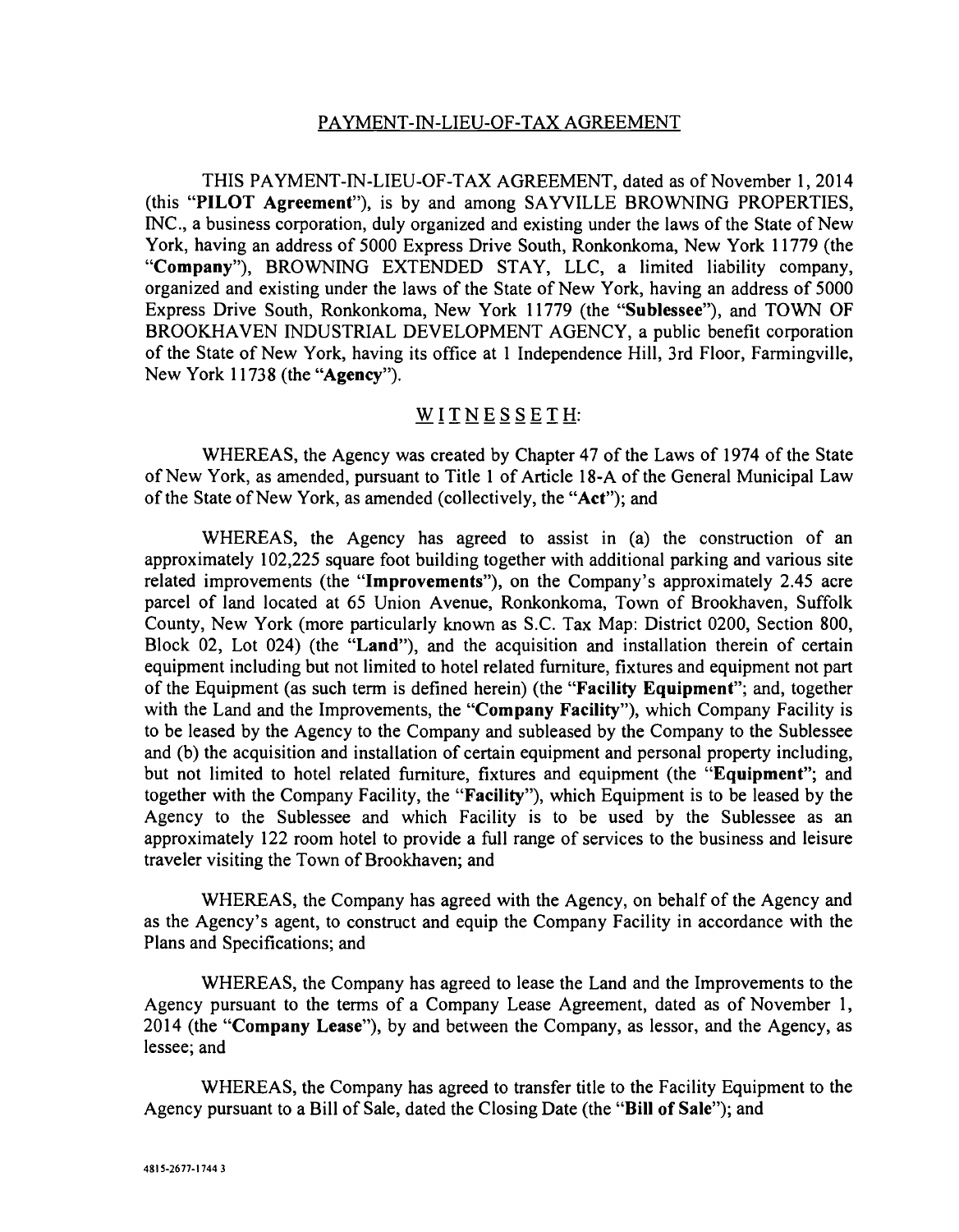WHEREAS, the Agency has agreed to lease and sublease the Company Facility to the Company pursuant to the Lease Agreement, dated as of November 1, 2014 (the "Lease Agreement"), between the Agency, as lessor, and the Company, as lessee, such that a leasehold interest or title to the Company Facility will remain with the Agency throughout the Lease Term (as such term is defined in the Lease Agreement); and

WHEREAS, the Company has agreed to sub -sublease the Company Facility to the Sublessee pursuant to a Sublease Agreement, dated November 19, 2014 (the "Sublease Agreement"), by and between the Company, as sublessor, and the Sublessee, as sublessee; and

WHEREAS, the Equipment will be leased by the Agency to the Sublessee pursuant to the terms of the Equipment Lease Agreement, dated as of November 1, 2014 (the "Equipment Lease Agreement"), by and between the Agency, as lessor, and the Sublessee, as lessee; and

WHEREAS, the Agency, the Company and the Sublessee have agreed to enter into a Recapture Agreement, dated as of November 1, 2014 (the "Recapture Agreement"), pursuant to which the Agency has the right to recapture certain economic benefits and assistance granted to the Company and the Sublessee upon the terms and conditions set forth in the Recapture Agreement; and

WHEREAS, pursuant to Section 874(1) of the Act, the Agency is exempt from the payment of taxes and assessments imposed upon real property owned by it, or under its jurisdiction or control or supervision, other than special ad valorem levies, special assessments and service charges against real property located in the Town of Brookhaven (including any existing incorporated village or any village which may be incorporated after the date hereof, within which the Facility is or may be wholly or partially located) which are or may be imposed for special improvements or special district improvements; and

WHEREAS, the Agency, the Company and the Sublessee deem it necessary and proper to enter into an agreement making provision for payments in lieu of taxes and such assessments by the Company and the Sublessee to the Town of Brookhaven, any existing incorporated village or any village which may be incorporated after the date hereof, within which the Facility is or may be wholly or partially located, Sachem School District, Suffolk County and appropriate special districts (hereinafter the "Taxing Authorities") in which any part of the Facility is or is to be located.

NOW, THEREFORE, in consideration of the foregoing and in consideration of the covenants herein contained, it is mutually agreed as follows:

1. (a) As long as the Lease Agreement is in effect, the Company and the Sublessee, jointly and severally, agree to make payments in lieu of all real estate taxes and assessments (in addition to paying all special ad valorem levies, special assessments or Special District Taxes and service charges against real property located in the Town of Brookhaven, New York (including any existing incorporated village or any village which may be incorporated after the date hereof, within which the Facility is or may be wholly or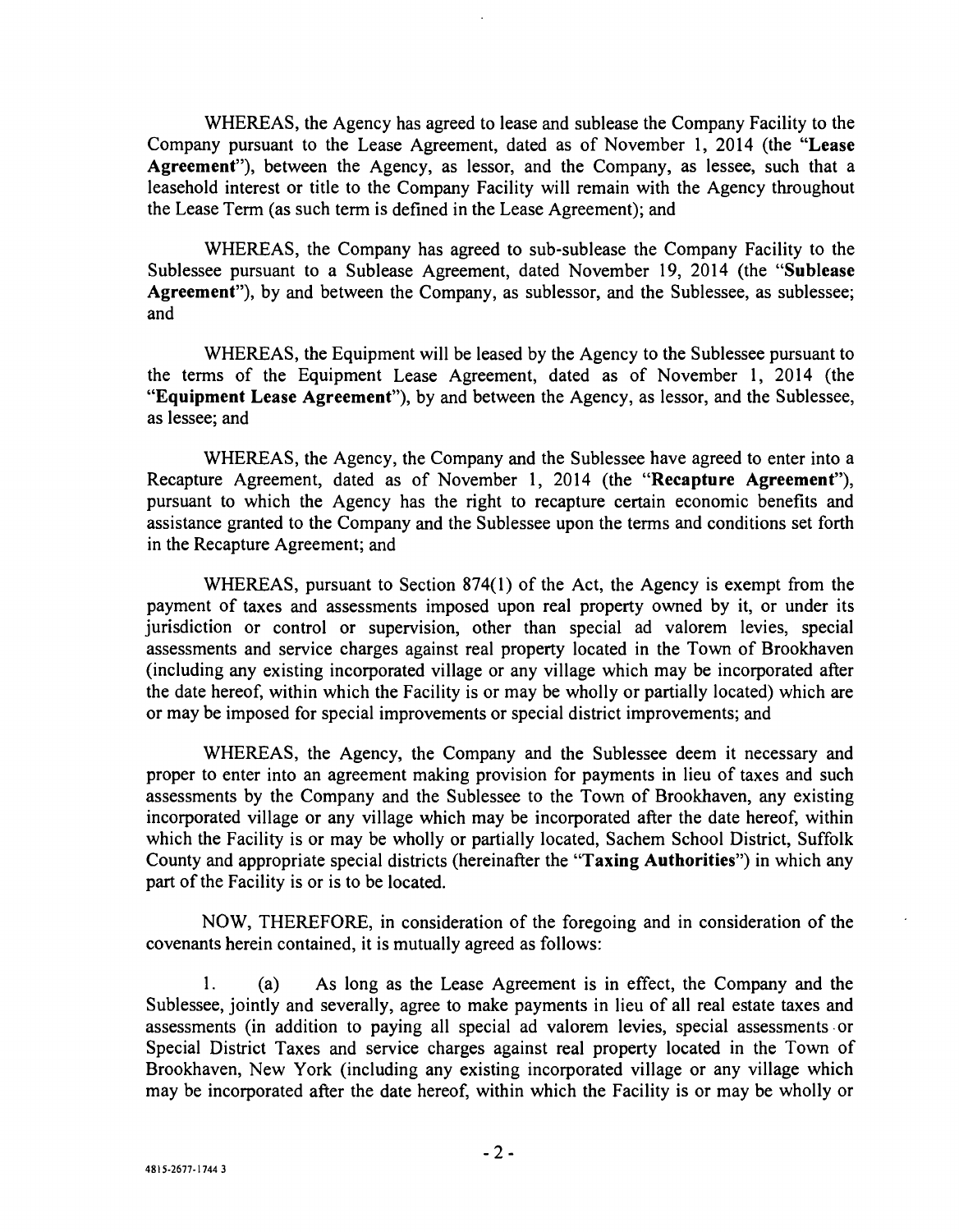partially located) which are or may be imposed for special improvements or special district improvements) which would be levied upon or with respect to the Facility if the Facility were owned by the Company exclusive of the Agency's leasehold interest therein (the "Taxes on the Facility"). The amounts of such payments and method for calculation are set forth herein.

(b) After the effective date of this PILOT Agreement and until the provisions of paragraph 1(c) become effective, the Company and the Sublessee, jointly and severally, shall pay, as payments in lieu of taxes and assessments, one hundred percent (100 %) of the taxes and assessments that would be levied upon the Facility by the respective Taxing Authorities.

(c) Commencing with the 2016/2017 tax year, the Company and the Sublessee shall pay, as payments in lieu of taxes and assessments, the amounts set forth on Exhibit A attached hereto and made a part hereof.

(d) The Company and the Sublessee, jointly and severally, shall pay, or cause to be paid, the amounts set forth in paragraphs 1(a) through (c) above, as applicable, after receipt of tax bills from the Agency or the Taxing Authorities, as the case may be. Failure to receive a tax bill shall not relieve the Company or the Sublessee of their respective obligations to make all payments provided for hereunder. If, for any reason, the Company and/or the Sublessee do not receive an appropriate tax bill, the Company and the Sublessee shall have the responsibility and obligation to make all reasonable inquiries to the Taxing Authorities and to have such a bill issued, and thereafter to make payment of the same no later than the due dates provided therein. Payments shall be made directly to the Taxing Authorities. Payments made after the due date(s) as set forth in the applicable tax bills shall accrue interest (and penalties) at the rates applicable to late payments of taxes for the respective Taxing Authorities and as further provided in the General Municipal Law, including Section 874(5) thereof, which currently provides for an initial penalty of five percent  $(5\%)$  of the amount due and an additional penalty of one percent  $(1\%)$  per month on payments more than one month delinquent. Anything contained in this paragraph (d) to the contrary notwithstanding, the Company and the Sublessee shall have the obligation to make all annual payments required by this paragraph (other than payments of penalties, if any) in two equal semi-annual installments on or prior to January 10 and May 31 of each year of the Lease Term or on such other due dates as may be established from time to time during the Lease Term.

(e) During the term of this PILOT Agreement, the Company and the Sublessee shall continue to pay all special ad valorem levies, special assessments and service charges levied against the Facility for special improvements or special district improvements.

(f) In the event that any structural addition shall be made to the building or buildings included in the Facility subsequent to the Completion Date, or any additional building or improvement shall be constructed on the real property described on Exhibit B hereto (such structural additions, buildings and improvements being referred to hereinafter as "Additional Facilities"), the Company and the Sublessee agree to make additional payments in lieu of taxes to the Taxing Authorities in amounts equal to the product of the then current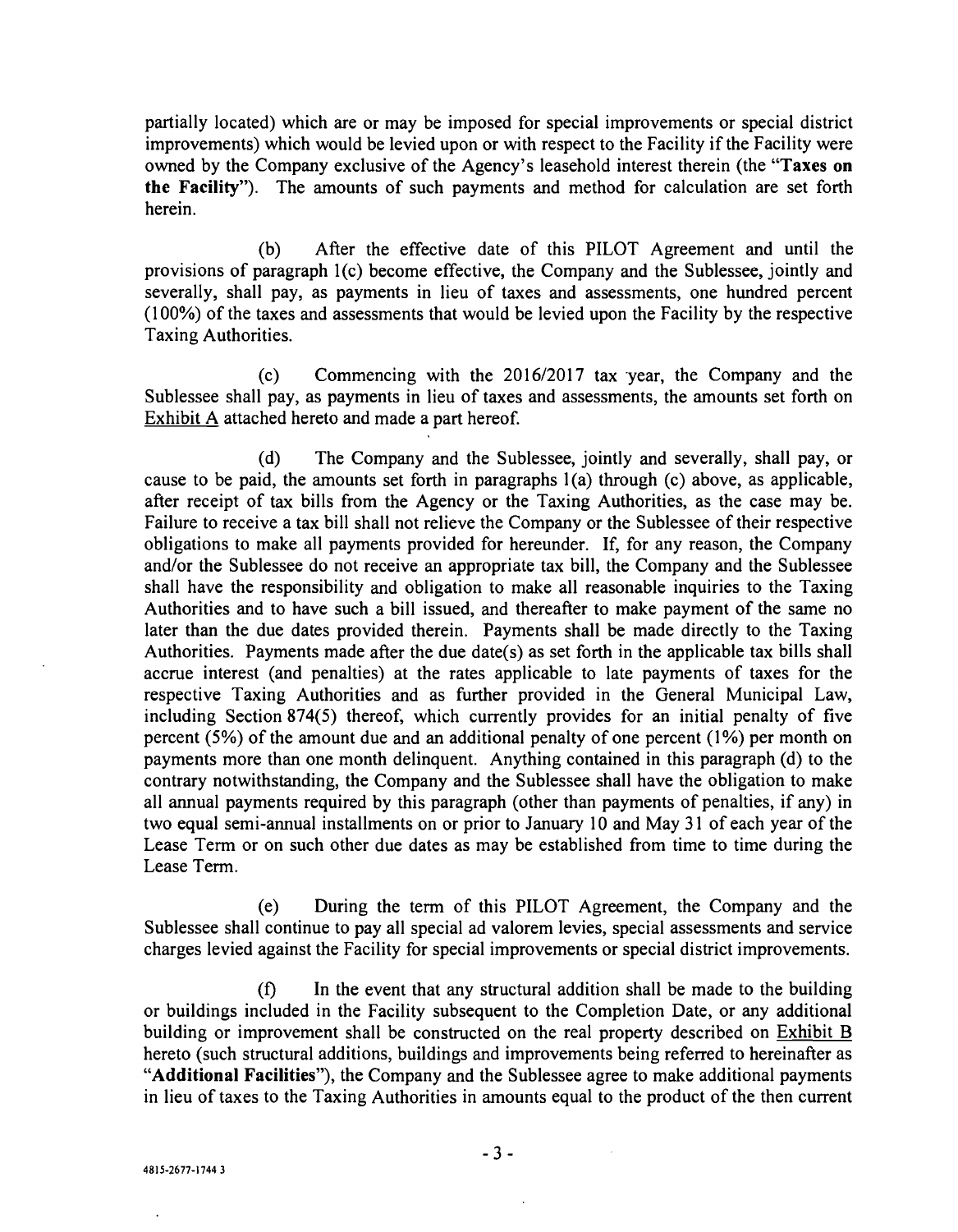ad valorem tax rates which would be levied upon or with respect to the Additional Facilities by the Taxing Authorities if the Additional Facilities were owned by the Company and not subject to a lease to the Agency times the assessment or assessments established for that tax year by the Town of Brookhaven. All other provisions of this PILOT Agreement shall apply to this obligation for additional payments.

2. In the event that the Agency's leasehold interest in the Facility or any part thereof is terminated at such time in reference to any taxable status date as to make it impossible to place such Facility or part thereof on the tax rolls of the Town of Brookhaven, Sachem School District, Suffolk County, any existing incorporated village or any village which may be incorporated after the date hereof, within which the Facility is or may be wholly or partially located, or appropriate special districts, as the case may be, by such taxable status date, the Company and the Sublessee, jointly and severally, hereby agree to pay, at the first time taxes or assessments are due following the taxable status date on which such Facility or part thereof is placed on the tax rolls, an amount equal to the taxes or assessments which would have been levied on such Facility or part thereof had it been on the tax rolls from the time the Agency's leasehold interest in the Facility was terminated until the date of the tax rolls following the taxable status date as of which such Facility or part thereof is placed on the tax rolls. There shall be deducted from such amount any amounts previously paid pursuant to this PILOT Agreement by the Agency or the Company and the Sublessee to the respective Taxing Authorities relating to any period of time after the date of termination of the Lease Agreement. The provisions of this paragraph 2 shall survive the termination or expiration of the Lease Agreement. Any rights the Company or the Sublessee may have against its respective designees are separate and apart from the terms of this paragraph 2.

3. In the event the Facility or any part thereof is declared to be subject to taxation for taxes or assessments by an amendment to the Act or other legislative change or by a final judgment of a court of competent jurisdiction, the obligations of the Company and the Sublessee hereunder shall, to such extent, be null and void.

4. In the event the Company and the Sublessee shall enter into a subsequent PILOT agreement or agreements with respect to the Taxes on the Facility directly with any or all Taxing Authorities in the jurisdiction of which the Facility is located, the obligations of the Company and the Sublessee hereunder, which are inconsistent with such future PILOT agreement or agreements, shall be superseded and shall, to such extent, be null and void.

5. As long as this PILOT Agreement is in effect, the Agency, the Company and the Sublessee agree that (i) the Company shall be deemed to be the owner of the Facility and of the Additional Facilities for purposes of instituting, and shall have the right to institute, judicial review of an assessment of the real estate with respect to the Facility and the Additional Facilities pursuant to the provisions of Article 7 of the Real Property Tax Law or any other applicable law, as the same may be amended from time to time, and (ii) the Agency shall request the Assessor of the Town of Brookhaven, or any other assessor having jurisdiction to assess the Facility, to take into consideration the value of surrounding properties of like character when assessing the Facility. Notwithstanding the foregoing, in the event that the assessment of the real estate with respect to the Facility and the Additional Facilities is reduced as a result of any such judicial review so that such complaining party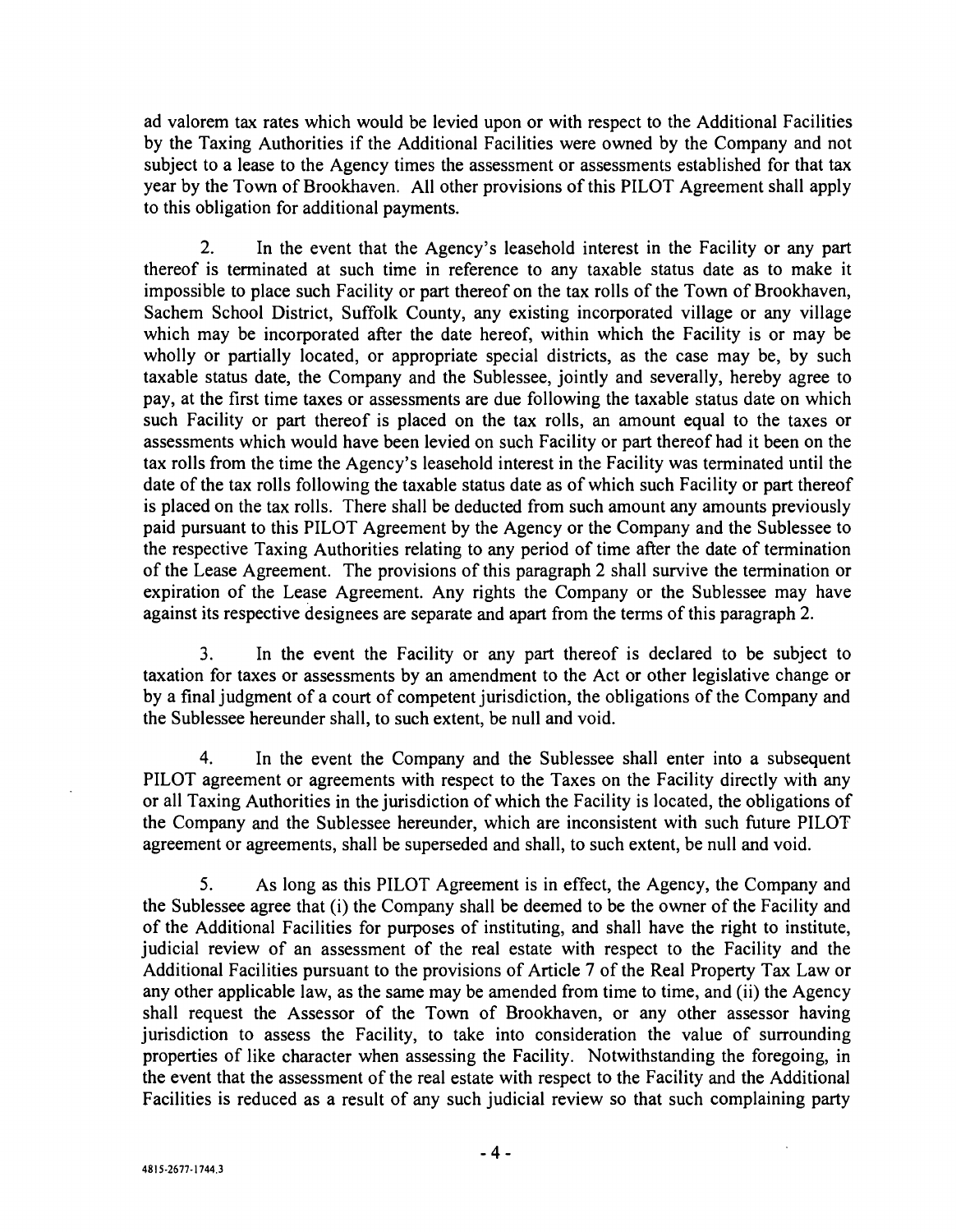would be entitled to receive a refund or refunds of taxes paid to the respective Taxing Authorities, if such complaining party were the owner of the Facility and the Additional Facilities exclusive of the Agency's leasehold interest therein, such complaining party shall not be entitled to receive a refund or refunds of the payments -in- lieu -of -taxes paid pursuant to this PILOT Agreement or a reduction in the amounts payable pursuant to this PILOT Agreement. The Company shall deliver to the Agency copies of all notices, correspondence, claims, actions and/or proceedings brought by or against the Company and/or the Sublessee in connection with any reassessment of the Facility, reduction of taxes with respect to the Facility or tax certiorari proceedings with respect to the Facility.

6. The Company and the Sublessee, in recognition of the benefits provided under the terms of this PILOT Agreement, including, but not limited to, the formula for payments in lieu of taxes set forth in Exhibit A hereto, and for as long as the Lease Agreement is in effect, expressly waive any rights they may have for any exemption under Section 485 -b of the Real Property Tax Law or any other exemption under any other law or regulation (except, however, for the exemption provided by Title 1 of Article 18-A of the General Municipal Law) with respect to the Facility. The Company and the Sublessee, however, reserve any such rights with respect to all special ad valorem levies, special assessments, or Special District Taxes and service charges levied against the Facility as referred to in paragraph 1(e) and the Additional Facilities as referred to in paragraph  $I(f)$  and with respect to the assessment and /or exemption of the Additional Facilities.

7. Reserved.

8. Except as otherwise provided herein, any notice required to be given under this PILOT Agreement shall be deemed to have been duly given when delivered and shall be either delivered personally or sent by certified mail, return receipt requested, or delivered by any national overnight express delivery service (in each case, postage or delivery charges paid by the party giving such communication) addressed as follows or to such other address as any party may specify in writing to the other:

To the Agency:

Town of Brookhaven Industrial Development Agency 1 Independence Hill,  $3<sup>rd</sup>$  Floor Farmingville, New York 11738 Attention: Chief Executive Officer

With a copy to:

Brookhaven Town Attorney's Office 1 Independence Hill,  $2^{nd}$  Floor Farmingville, New York 11738 Attention: Town Attorney

To the Company and Sublessee:

Sayville Browning Properties, Inc. Browning Extended Stay, LLC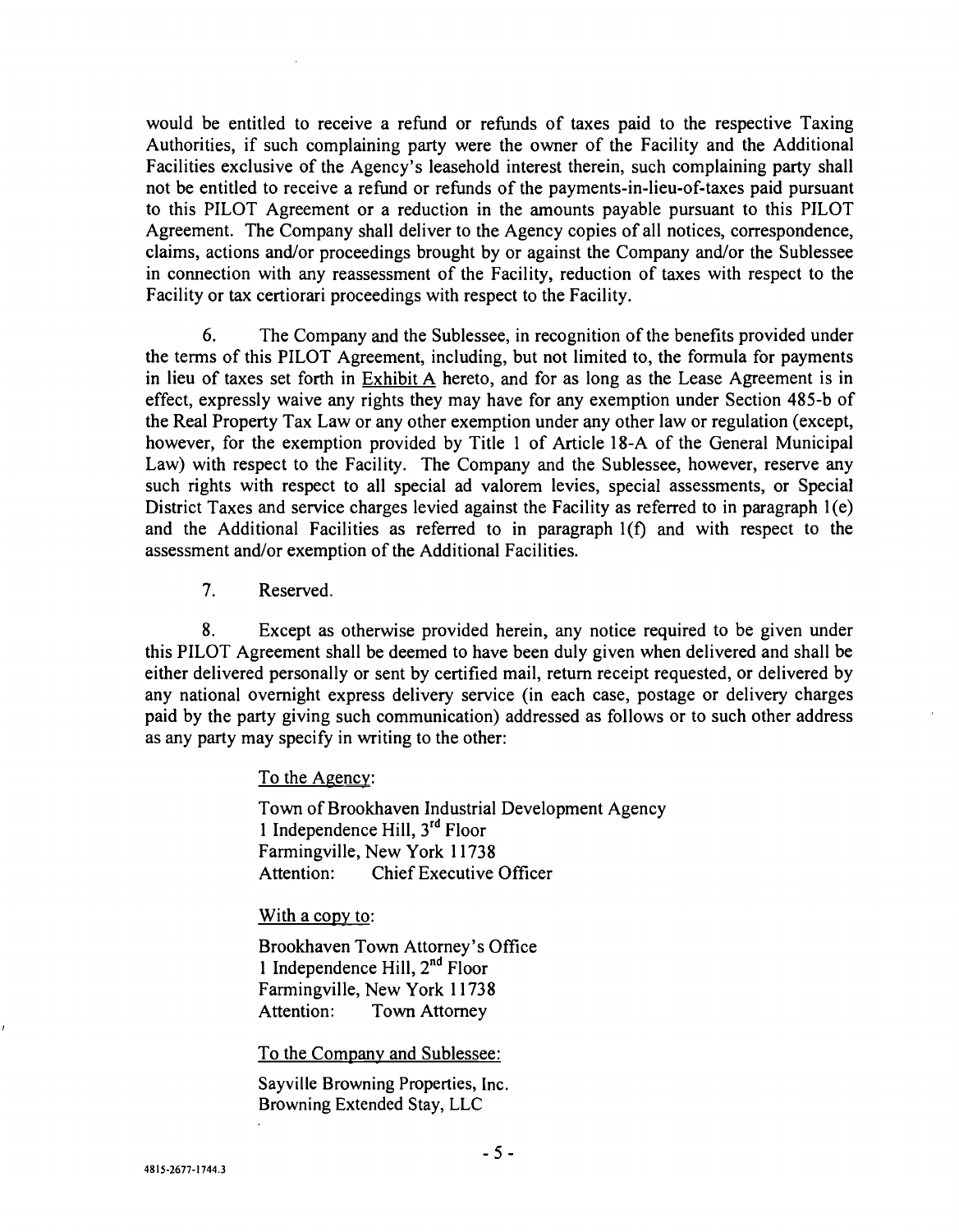5000 Express Drive South Ronkonkoma, New York 11779 Attention: Lee Browning Sr., President

With a copy to:

Certilman Balin Adler & Hyman LLP 90 Merrick Avenue, 9th Floor East Meadow, New York 11554 Attention: Brendan J. DeRiggi, Esq.

Notice by mail shall be effective when delivered but if not yet delivered shall be deemed effective at 12:00 p.m. on the third business day after mailing.

9. Failure by the Agency in any instance to insist upon the strict performance of any one or more of the obligations of the Company and/or the Sublessee under this PILOT Agreement, or to exercise any election herein contained, shall in no manner be or be deemed to be a waiver by the Agency of any of the Company's and/or the Sublessee's defaults or breaches hereunder or of any of the rights and remedies of the Agency by reason of such defaults or breaches, or a waiver or relinquishment of any or all of the Company's and/or the Sublessee's obligations hereunder. No waiver, amendment, release or modification of this PILOT Agreement shall be established by conduct, custom or course of dealing. Further, no payment by the Company and/or the Sublessee or receipt by the Agency of a lesser amount than or different manner from the correct amount or manner of payment due hereunder shall be deemed to be other than a payment on account, nor shall any endorsement or statement on any check or any letter accompanying any check or payment be deemed to effect or evidence an accord and satisfaction, and the Agency may accept any checks or payments as made without prejudice to the right to recover the balance or pursue any other remedy in this PILOT Agreement or otherwise provided at law or in equity.

10. This PILOT Agreement shall become effective immediately as of the date of execution hereof. All taxes, assessments, special assessments, service charges, special ad valorem levies or similar tax equivalents due or to become due based upon prior taxable status dates shall be paid by the Company and the Sublessee when due. Upon termination of the Lease Agreement, this PILOT Agreement shall terminate.

11. Whenever the Company and/or the Sublessee fails to comply with any provision of this PILOT Agreement, the Agency may, but shall not be obligated to, take whatever action at law or in equity may appear necessary or desirable to collect the amount then in default or to enforce the performance and observance of the obligations, agreements and covenants of the Company and the Sublessee under this PILOT Agreement. The Agency agrees to notify the Company and the Sublessee in writing of any failure by the Company and/or the Sublessee to comply with any provision of this PILOT Agreement within thirty (30) business days after the Agency becomes aware of such failure and shall provide the Company and/or the Sublessee with the opportunity to cure such failure within thirty (30) days after receipt by the Company and/or the Sublessee of such notice.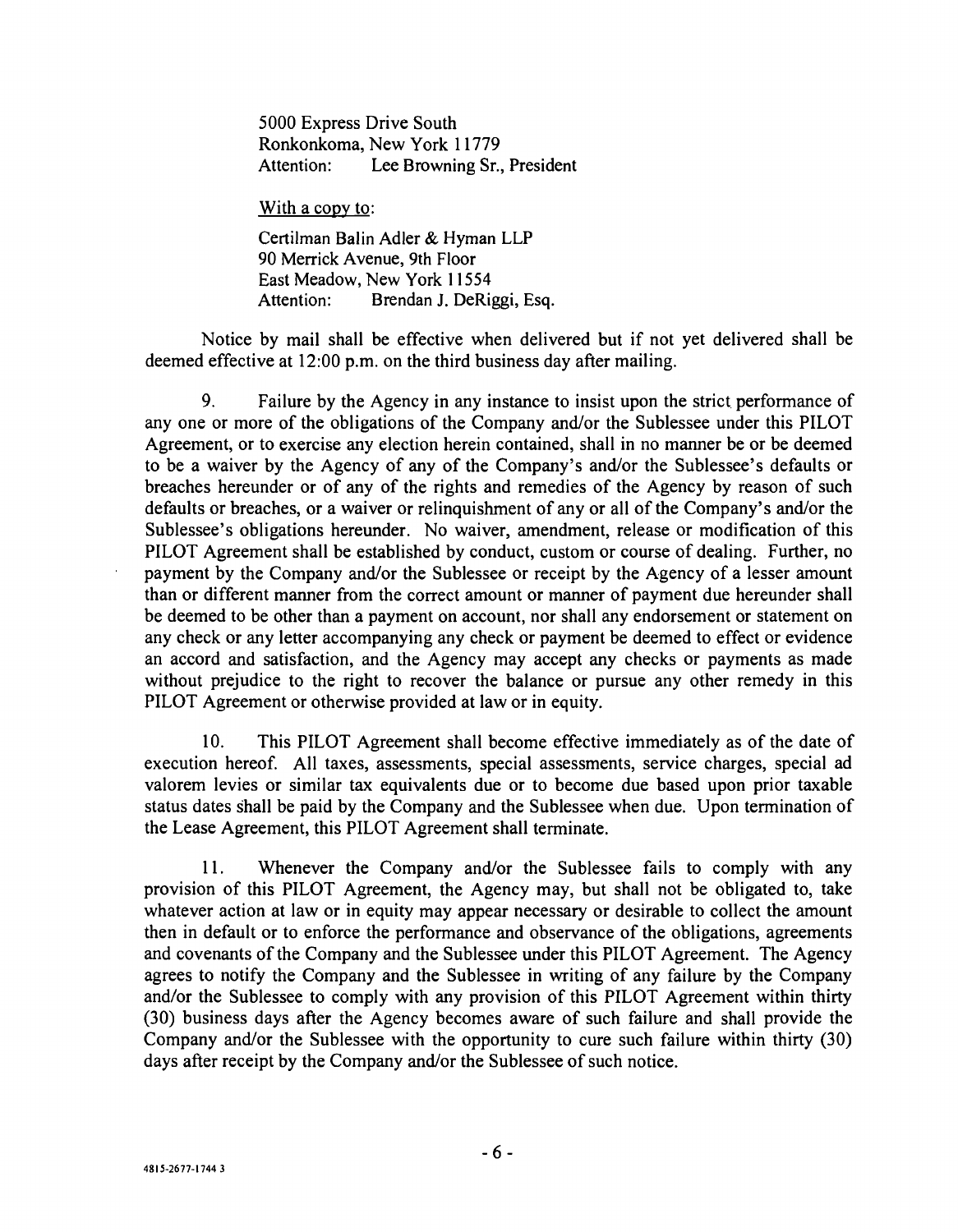12. This PILOT Agreement shall be governed by and construed in accordance with the internal laws of the State of New York.

13. The Company and the Sublessee agree to hold the Agency harmless from and against any liability arising from any default by the Company and/or the Sublessee in performing their respective obligations hereunder or any expense incurred under this PILOT Agreement, including any expenses of the Agency, including without limitation, reasonable attorneys' fees.

14. This PILOT Agreement may be modified only by a written instrument duly executed by the parties hereto.

15. This PILOT Agreement shall be binding upon and inure to the benefit of the parties and their respective successors, heirs, distributees and assigns.

16. Except as provided in paragraphs 3 and 4, if any provision of this PILOT Agreement shall for any reason be held or adjudged to be invalid or illegal or unenforceable by any court of competent jurisdiction, such provision so adjudged invalid, illegal or unenforceable shall be deemed separate, distinct and independent and the remainder of this PILOT Agreement shall be and remain in full force and effect and shall not be invalidated or rendered illegal or unenforceable or otherwise affected by such holding or adjudication.

17. All capitalized terms used in this PILOT Agreement and not otherwise defined herein shall have the meanings assigned thereto in the Schedule of Definitions attached to the Lease Agreement, which definitions are incorporated herein and made a part hereof.

(Remainder of Page Intentionally Left Blank - Signature Page Follows)]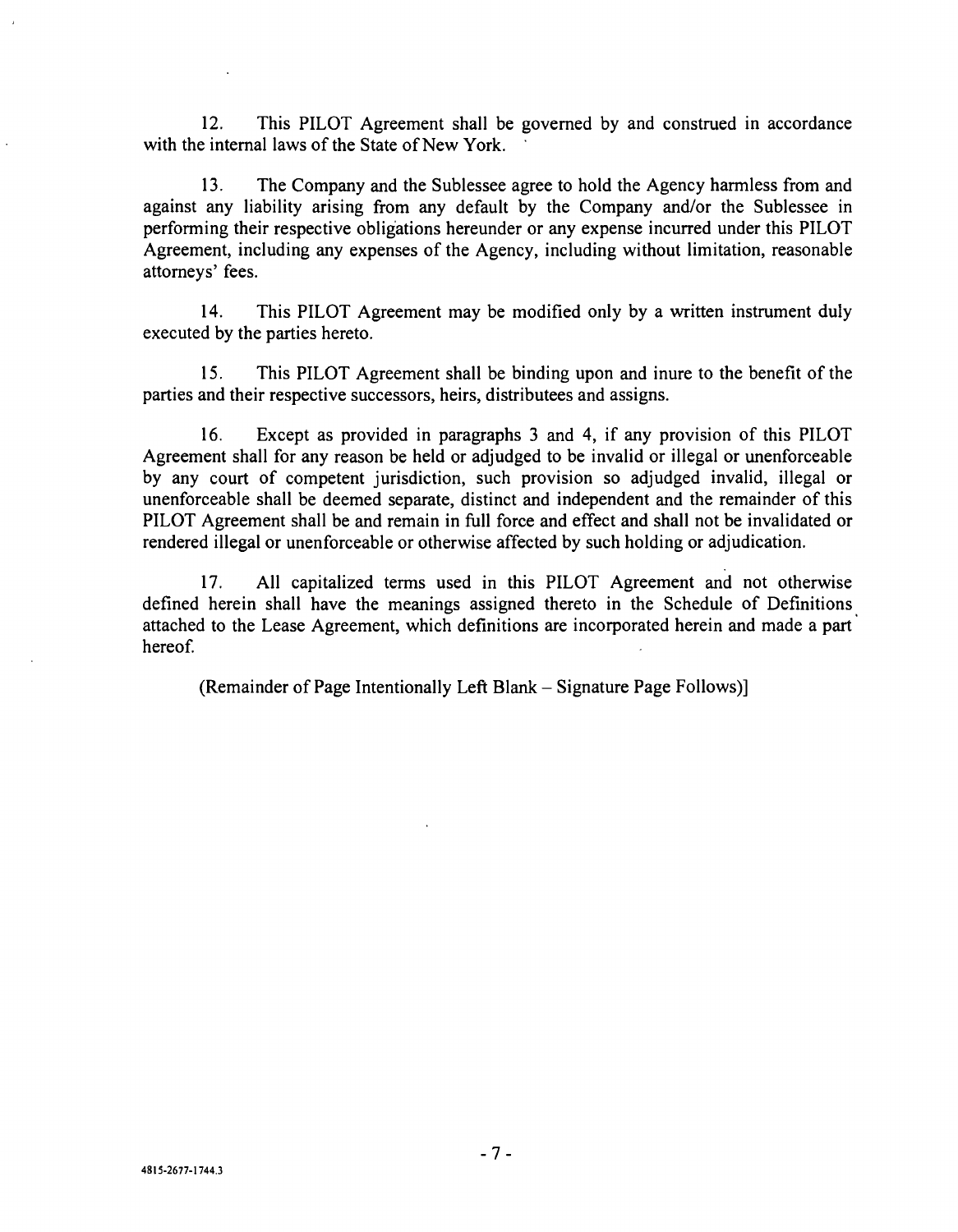IN WITNESS WHEREOF, the parties hereto have executed this PILOT Agreement as of the date first written above.

 $\ddot{\phantom{a}}$ 

SAYVILLE BROWNING PROPERTIES, INC. Bv: Name: Lee Browning Sr. Title: President

BROWNING EXTENDED STAY, LLC

By:23 ame: Lee Browning, Sr.

Title: Managing Member

### TOWN OF BROOKHAVEN INDUSTRIAL DEVELOPMENT AGENCY

 $Bv$ 

Name: Lisa MG Mulligan Title: Chief Executive Officer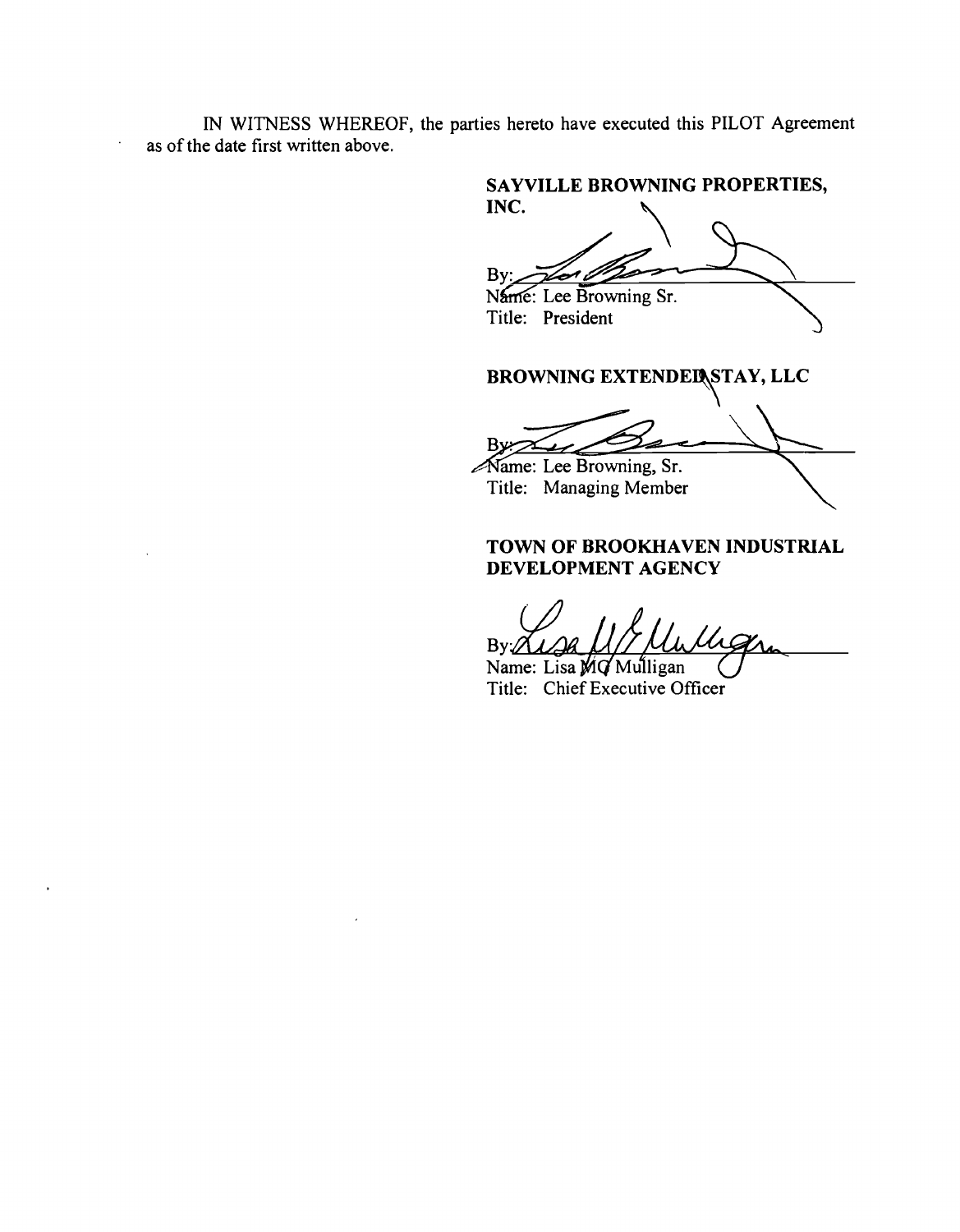### EXHIBIT A

Schedule of payments-in-lieu-of-taxes: Town of Brookhaven, (including any existing incorporated village and any village which may be incorporated after the date hereof, within which the Facility is wholly or partially located), Sachem School District, Suffolk County and Appropriate Special Districts

| Tax Year       | <b>PILOT Amount</b>                     |
|----------------|-----------------------------------------|
| 2016/2017      | \$8,810.00                              |
| 2017/2018      | \$8,990.00                              |
| 2018/2019      | \$9,170.00                              |
| 2019/2020      | \$9,350.00                              |
| 2020/2021      | \$9,540.00                              |
| 2021/2022      | \$9,730.00                              |
| 2022/2023      | \$9,930.00                              |
| 2023/2024      | \$10,130.00                             |
| 2024/2025      | \$10,330.00                             |
| 2025/2026      | \$10,530.00                             |
| 2026/2027      | 100% Normal Tax on fully assessed value |
| and thereafter |                                         |

### **Definitions**

 $\ddot{\phantom{a}}$ 

Normal Tax Due = Those payments for taxes and assessments, other than special ad valorem levies, special assessments and service charges against real property located in the Town of Brookhaven (including any existing incorporated village or any village which may be incorporated after the date hereof, within which the Facility is wholly or partially located) which are or may be imposed for special improvements or special district improvements, that the Company and/or Sublessee would pay without exemption.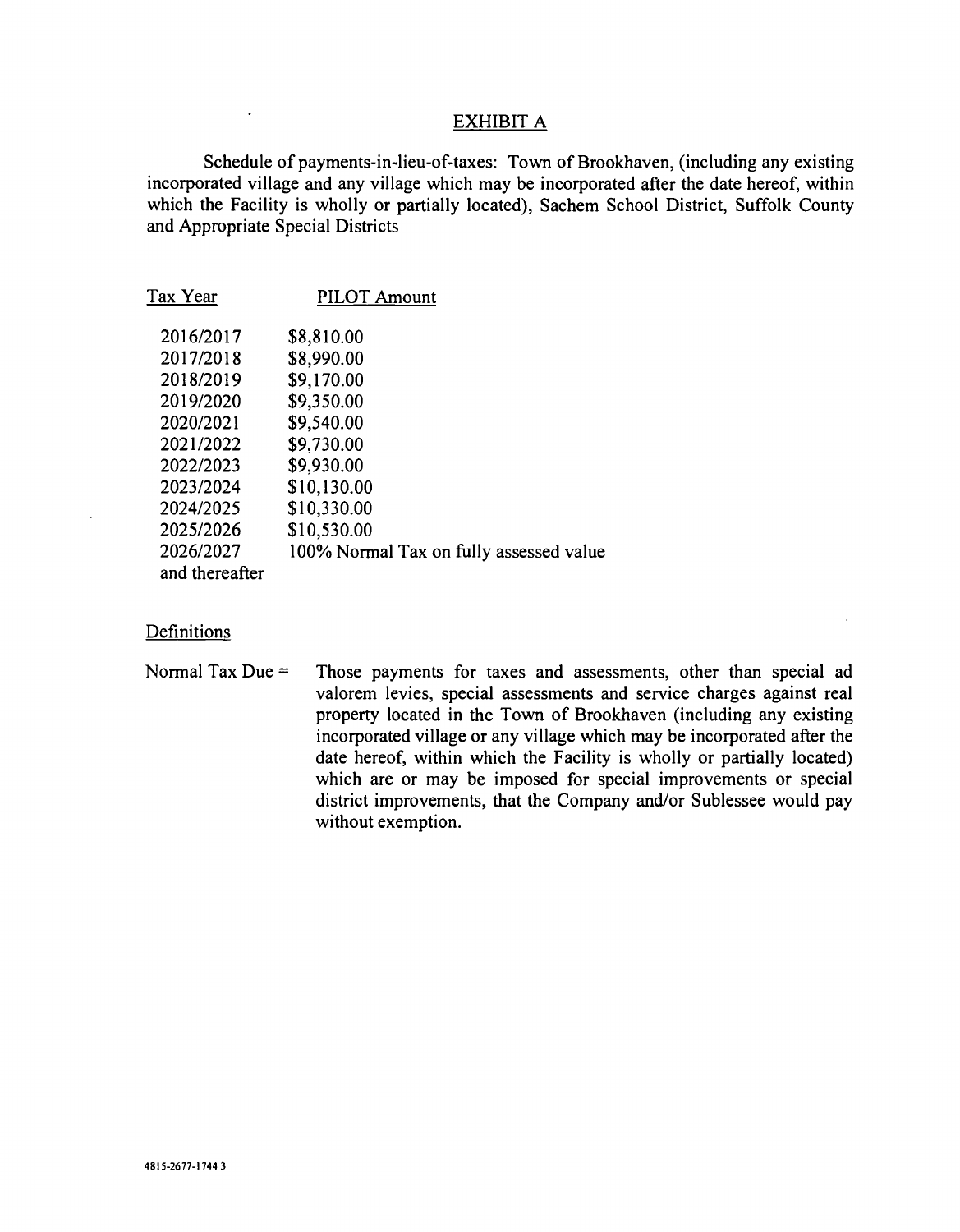## EXHIBIT B

 $\sim$ 

 $\sim 10^{-11}$ 

 $\mathcal{L}^{\text{max}}_{\text{max}}$  and  $\mathcal{L}^{\text{max}}_{\text{max}}$ 

 $\label{eq:2.1} \mathcal{F}(\mathcal{F}) = \mathcal{F}(\mathcal{F}) \otimes \mathcal{F}(\mathcal{F})$ 

Legal Description of Real Property

 $\mathcal{A}^{\mathcal{A}}$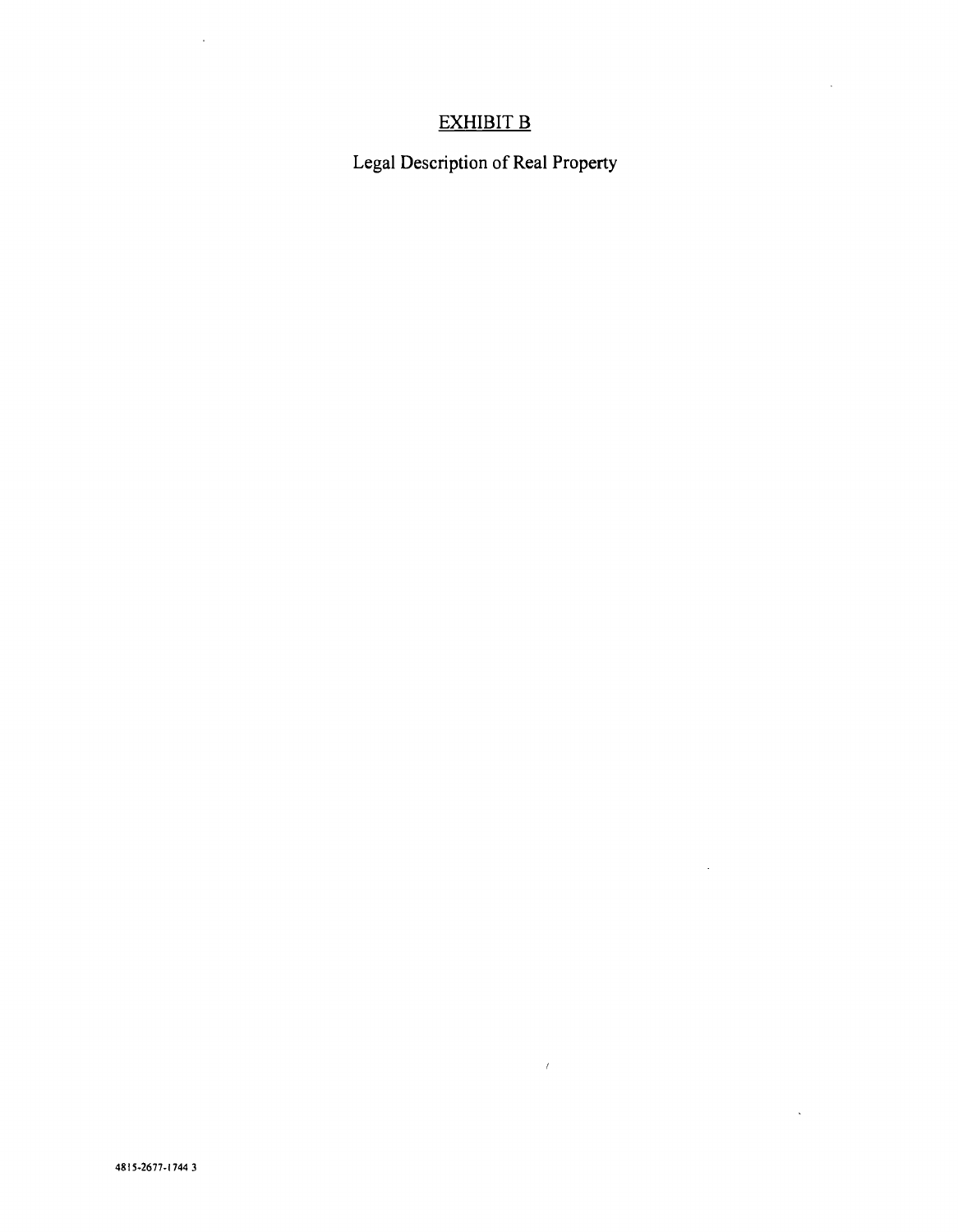

ALL that certain plot, piece or parcel of land, situate, lying and being in Ronkonkoma, Town of Brookhaven, County of Suffolk and State of New York, being bounded and described as follows:

BEGINNING at the intersection of the Northerly line of Union Avenue and the Northwesterly line of Mill Road, as widened;

RUNNING THENCE along the Northerly line of Union Avenue, North 86 degrees 31 minutes 50 seconds West, 314.14 feet to land now or formerly of Charles Beck, Jr.;

THENCE along said lands of Charles Beck, Jr., North 02 degrees 15 minutes 45 seconds East, 265.00 feet to land now or formerly of Town of Brookhaven Industrial Development Agency;

THENCE along said lands of Town of Brookhaven Industrial Development Agency, South 86 degrees 31 minutes 50 seconds East, 496.43 feet to the Northwesterly line of Mill Road, as widened;

THENCE along the Northwesterly line of Mill Road, as widened, the following two (2) courses and distances:

1. South 41 degrees 17 minutes 40 seconds West, 208.94 feet;

2. South 29 degrees 23 minutes 45 seconds West, 111.08 feet to the Northerly side of Union Avenue, at the point or place of BEGINNING.

> The policy to be issued under this report will insure the title to such buildings and improvements erected on the premises which by law constitute real property.

FOR CONVEYANCING **ONLY** 

TOGETHER with all the right, title and interest of the party of the first part, of, in and to the land lying in the street in front of and adjoining said premises.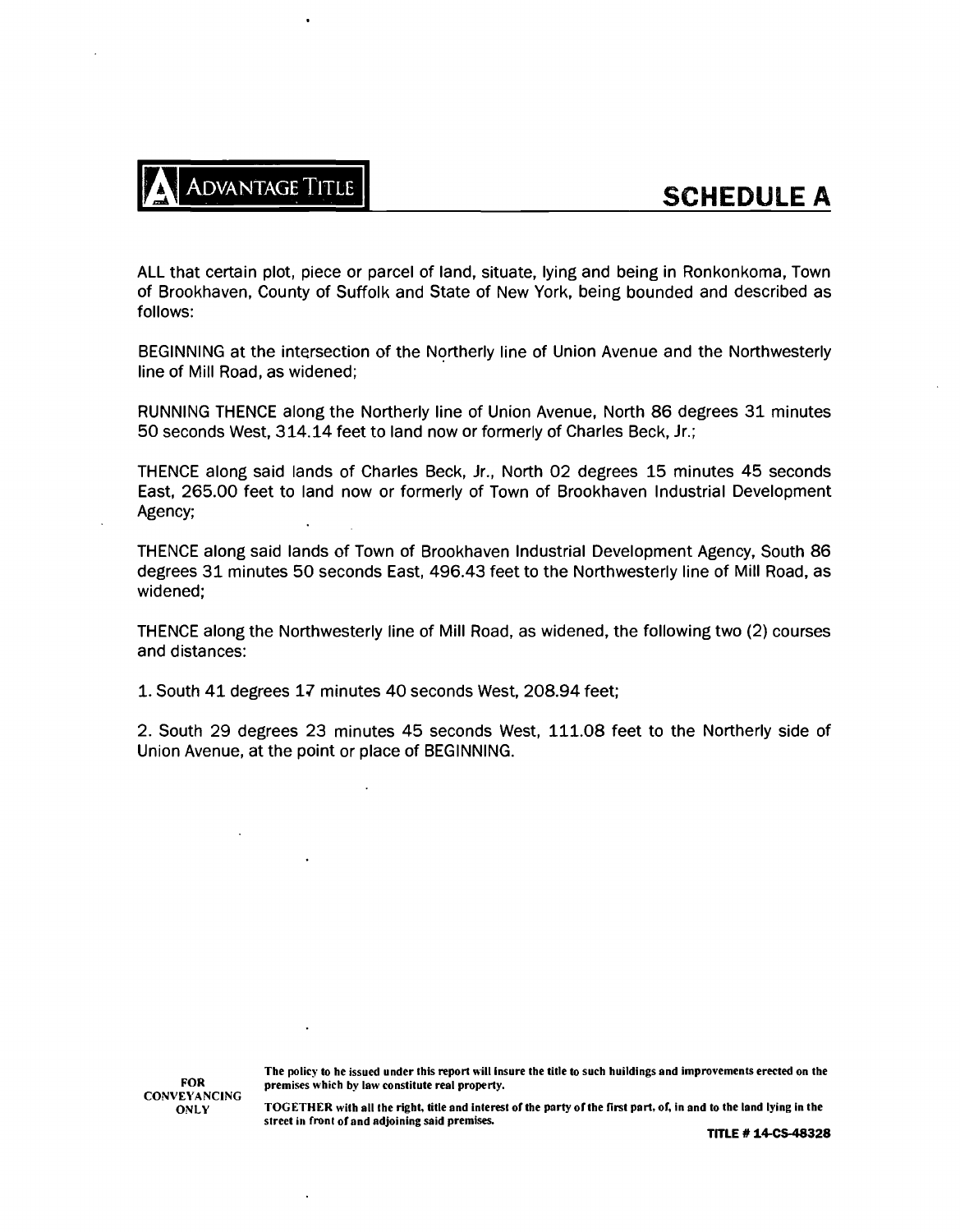

NIXON PEABODY LLP ATTORNEYS AT LAW

NIXONPEABODY.COM @NIXONPEABODYLLP

James L. Smith Paralegal  $T$  585-263-1146 ilsmith@nixonpeabody.com

Nixon Peabody LLP 1300 Clinton Square Rochester, New York 14603

November 19, 2014

### HAND DELIVERY

James Ryan Sole Assessor Town of Brookhaven One Independence Hill Farmingville, New York 11738

> RE: Town of Brookhaven Industrial Development Agency (Sayville Browning Properties, Inc. /Browning Extended Stay, LLC 2014 Facility)

Dear Mr. Ryan:

Enclosed please find a completed Form RP -412 -a Application for Real Property Tax Exemption, together with a copy of a Payment -in- Lieu -of -Tax Agreement (the "PILOT Agreement"), all with respect to the above-referenced straight-lease transaction which closed on November 26, 2014.

Also enclosed are copies of the Recapture Agreement and the Company Lease each dated as of November 1, 2014. A Memorandum of the Company Lease has been presented for recording in the Suffolk County Clerk's office.

Please feel free to contact us should you have any questions. Thank you.

Very truly yours, James L. Smith

Paralegal

Enclosures cc: Distribution List (w/encls.)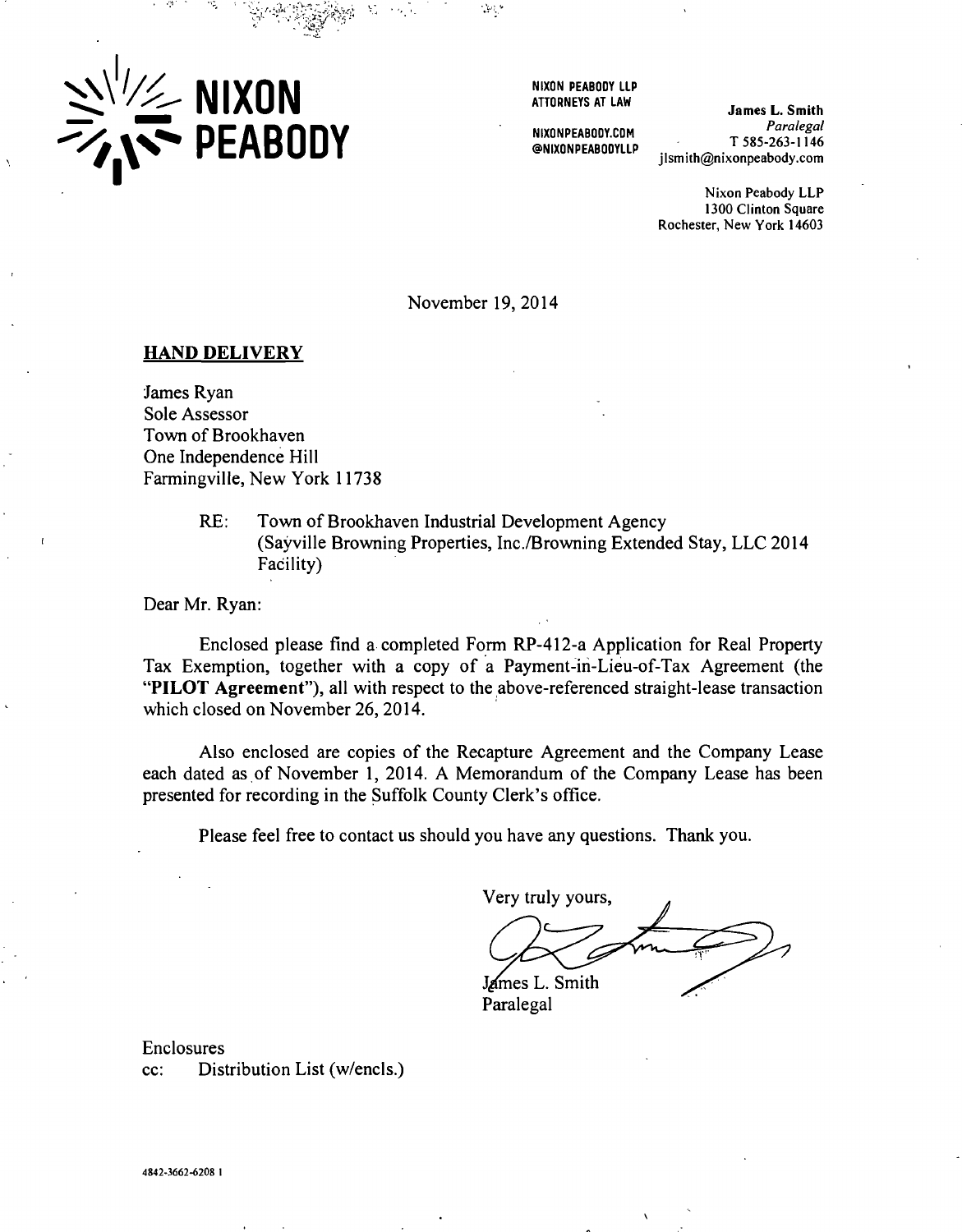#### Distribution List

### CERTIFIED MAIL RETURN RECEIPT REQUESTED

Hon. Steven Bellone Suffolk County Executive H. Lee Dennison Building 100 Veterans Memorial Highway P.O. Box 6100 Hauppauge, New York 11788-0099

Hon. Edward R. Romaine Town Supervisor Town of Brookhaven One Independence Hill Farmingville, New York 11738

James Nolan Superintendent Sachem Central School District Administrative Office 51 School Street Lake Ronkonkoma, New York 11779-2299

### FIRST CLASS MAIL

Lisa MG Mulligan Chief Executive Officer Town of Brookhaven Industrial Development Agency One Independence Hill, 3<sup>rd</sup> Floor Farmingville, New York 11738

Annette Eaderesto, Esq. Town Attorney Town of Brookhaven One Independence Hill, 3rd Floor Farmingville, New York 11738

4842-3662-6208. I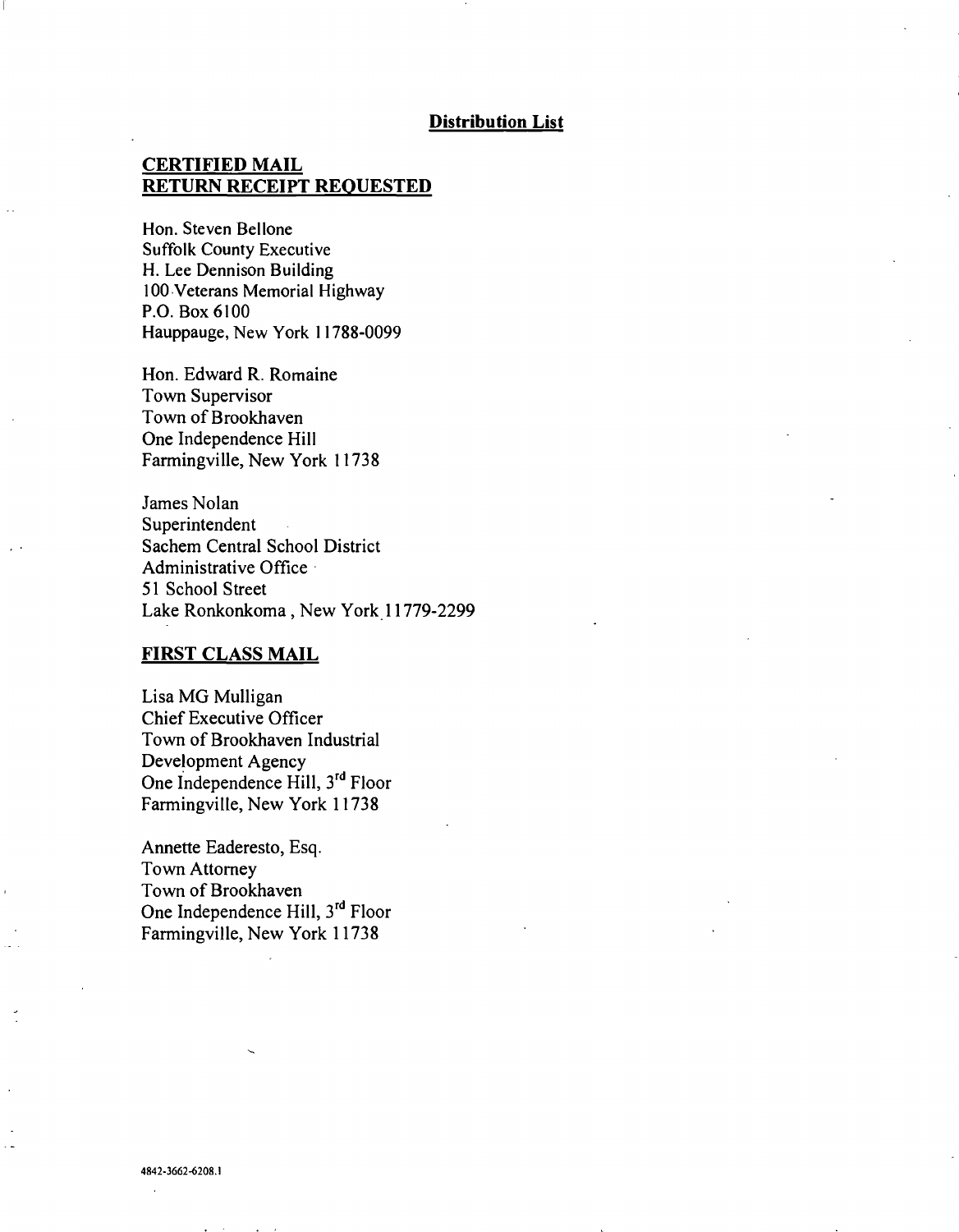## NYS BOARD OF REAL PROPERTY SERVICES RP-412-a (1/95)



#### INDUSTRIAL DEVELOPMENT AGENCIES APPLICATION FOR REAL PROPERTY TAX EXEMPTION (Real Property Tax Law, Section 412 -a and General Municipal Law, Section 874)

# 1. INDUSTRIAL DEVELOPMENT AGENCY (IDA) 2. OCCUPANT (IF OTHER THAN IDA)

| (If more than one occupant attach separate listing) |  |  |
|-----------------------------------------------------|--|--|
|-----------------------------------------------------|--|--|

| Town of Brookhaven Industrial Development Agency<br>Name                                                                                                                                                                                                                       | Name Sayville Browning Properties, Inc.                                                                   |  |
|--------------------------------------------------------------------------------------------------------------------------------------------------------------------------------------------------------------------------------------------------------------------------------|-----------------------------------------------------------------------------------------------------------|--|
| Street 1 Independence Hill, 2nd Floor                                                                                                                                                                                                                                          | Street 5000 Express Drive South                                                                           |  |
| City Farmingville<br>the control of the control of the control of                                                                                                                                                                                                              | City Ronkonkoma                                                                                           |  |
| Telephone no. Day (631) 451-6563                                                                                                                                                                                                                                               | Telephone no. Day ______ (631) 612-5026                                                                   |  |
| Evening $\qquad \qquad$                                                                                                                                                                                                                                                        | Evening $\qquad)$                                                                                         |  |
| Contact Lisa MG Mulligan                                                                                                                                                                                                                                                       | Contact Lee Browning, Sr.                                                                                 |  |
| Title Chief Executive Officer                                                                                                                                                                                                                                                  | Title President                                                                                           |  |
| 3. DESCRIPTION OF PARCEL<br>Assessment roll description (tax map no., /roll year)<br>a.<br>800.00-02.00-024.000                                                                                                                                                                | d. School District Sachem                                                                                 |  |
| b. Street address 65 Union Avenue                                                                                                                                                                                                                                              | e. County Suffolk                                                                                         |  |
|                                                                                                                                                                                                                                                                                | f. Current assessment unavailable                                                                         |  |
| c. City, Town or Village Bellport/Brookhaven                                                                                                                                                                                                                                   | g. Deed to IDA (date recorded; liber and page)                                                            |  |
|                                                                                                                                                                                                                                                                                | N/A                                                                                                       |  |
| <b>4. GENERAL DESCRIPTION OF PROPERTY</b><br>a. Brief description (include property use)<br>construction and equipping of an approximately 102,225 square foot building to be used as an extended stay hotel.<br>b. Type of construction unavailable                           | (if necessary, attach plans or specifications)                                                            |  |
| c. Square footage app 102,225 sq ft                                                                                                                                                                                                                                            | f. Projected expiration of exemption (i.e.                                                                |  |
| d. Total cost unavailable                                                                                                                                                                                                                                                      | date when property is no longer<br>possessed, controlled, supervised or<br>under the jurisdiction of IDA) |  |
| e. Date construction commenced unavailable                                                                                                                                                                                                                                     | November 30, 2026                                                                                         |  |
| 5. SUMMARIZE AGREEMENT (IF ANY) AND METHOD TO BE USED FOR PAYMENTS TO BE<br>MADE TO MUNICIPALITY REGARDLESS OF STATUTORY EXEMPTION<br>(Attach copy of the agreement or extract of the terms relating to the project).<br>a. Formula for payment see attached "PILOT Agreement" |                                                                                                           |  |

 $\Box$ b. Projected expiration date of agreement December 31, 2024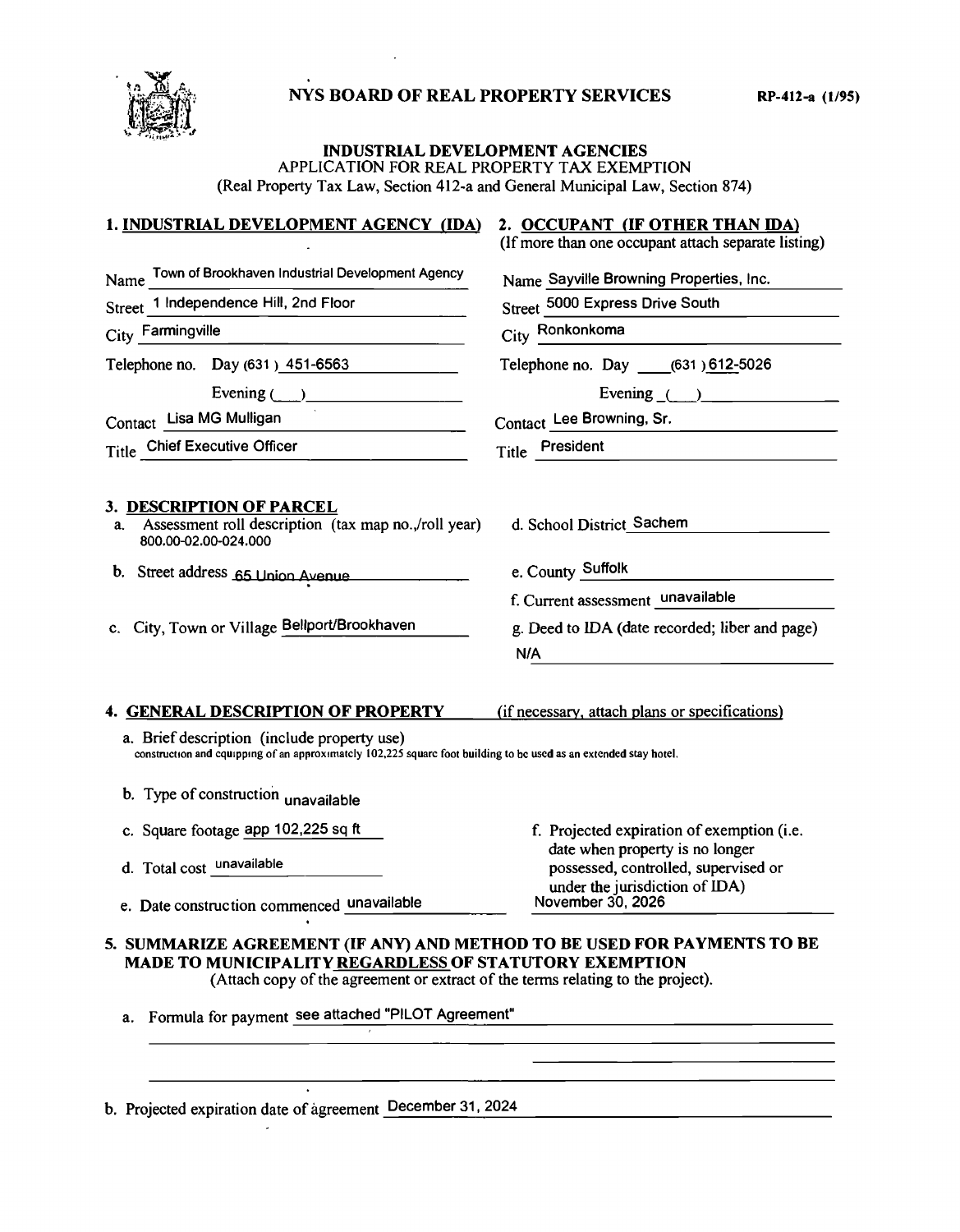c. Municipal corporations to which payments will d. Person or entity responsible for payment be made Yes No Name Lee Browning, Sr. County Suffolk Manuel Manuel Manuel Manuel Title President Town/City Brookhaven **V** O<br>Village Brookhaven Address 5000 Express Drive South School District Sachem  $\vee$  Ronkonkoma, NY 11779 e. Is the IDA the owner of the property? Yes/No (circle one) If "No" identify owner and explain IDA rights or interest Telephone (631) 451-6501 in an attached statement. The IDA has a leasehold interest in the property pursuant to a Company Lease Agreement, dated as of November 1, 2014, a memo of Co Lease has been 6. Is the property receiving or has the property ever received any other exemption from real property taxation? (check one) Yes  $\vee$  No If yes, list the statutory exemption reference and assessment roll year on which granted: exemption . assessment roll year 7. A copy of this application, including all attachments, has been mailed or delivered on 11/19/14 (date) to the chief executive official of each municipality within which the project is located as indicated in Item 3. **CERTIFICATION** Lisa MG Mulligan, Chief Executive Officer I, of **Title** Name. Town of Brookhaven Industrial Development Agency hereby certify that the information **Organization** on this application and accompanying papers constitutes a true statement of facts. November 19, 2014 Date FOR USE BY ASSESSOR 1. Date application filed 2. Applicable taxable status date 3a. Agreement (or extract) date 3b. Projected exemption expiration (year) 4. Assessed valuation of parcel in first year of exemption \$ 5. Special assessments and special as valorem levies for which the parcel is liable: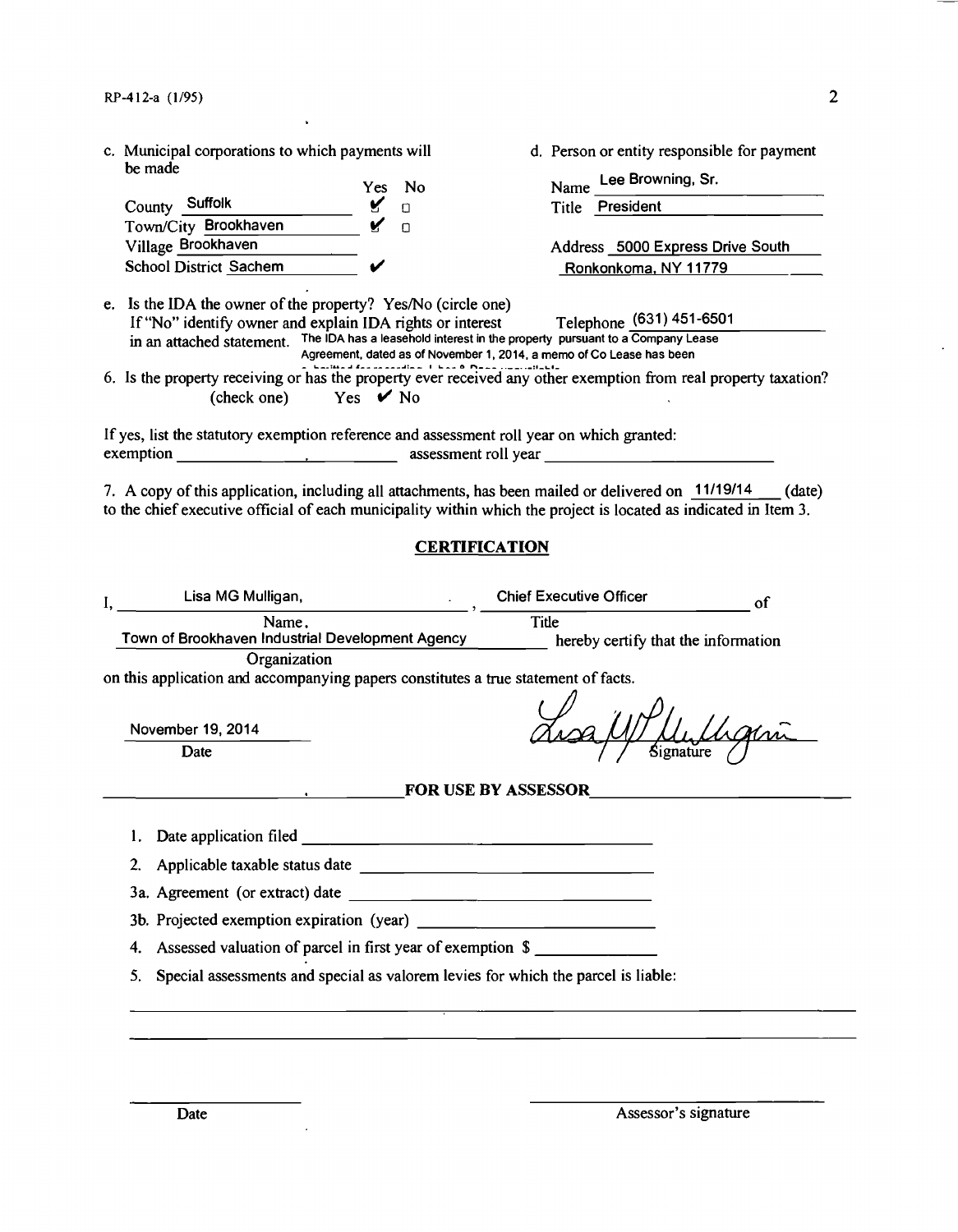